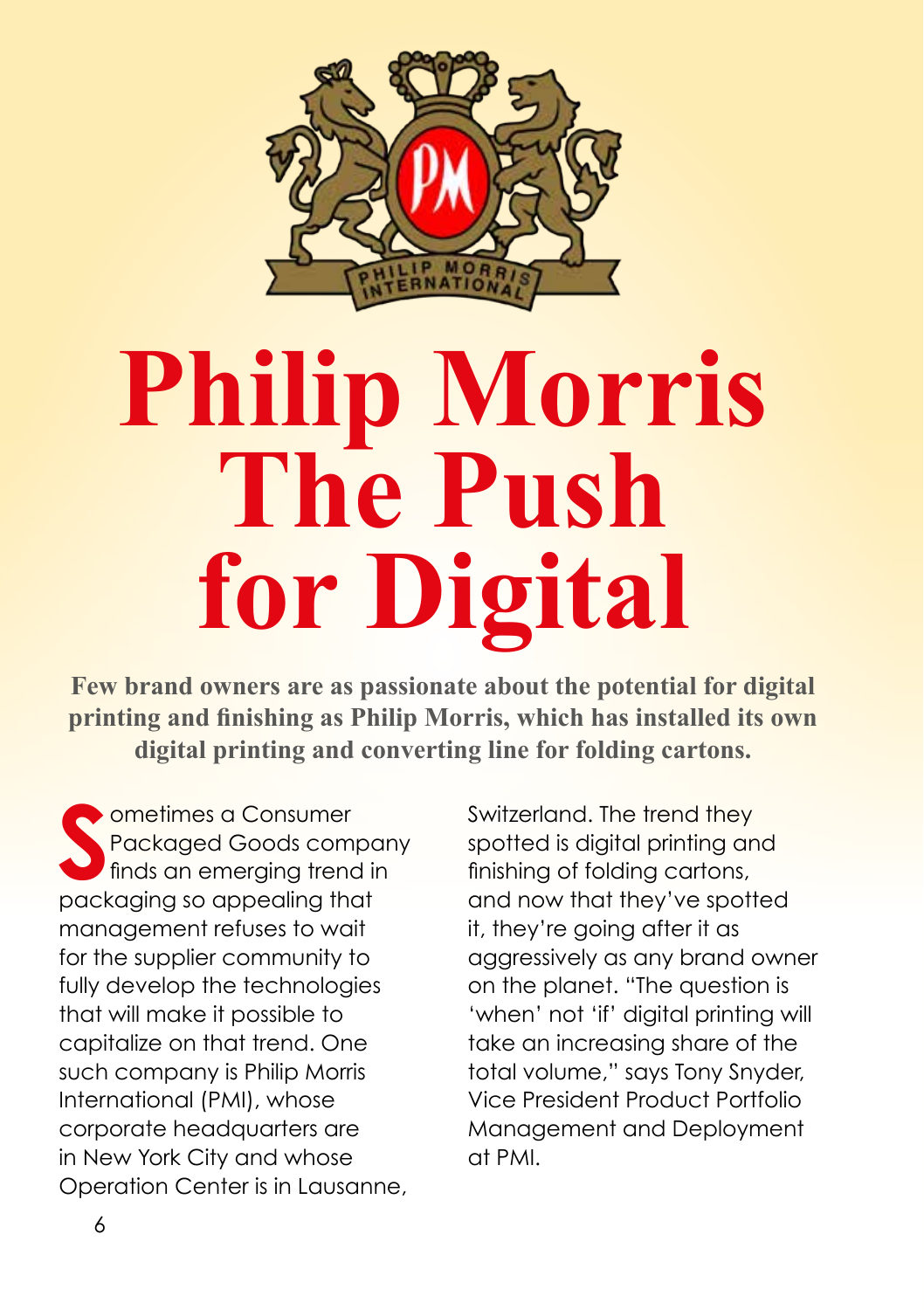"Brand owners need to decide if they will sit back and wait for the advances still needed to make it economically attractive, dip their toe in the water, or dive in head first. The choices we make will determine if digital becomes just another option we call on or if it becomes the disruptive catalyst to a fundamental change in the business model of today."

## **RADICALLY DIFFERENT PORTFOLIO'**

According to Snyder, IQOS widely available around the world but not yet approved for sale in the U.S. Makes digital printing all the more compelling. "I think digital's time has come even without factoring in IQOS," says Snyder. "But when you do include IQOS in the conversation, it means we're going into a radically different portfolio. With these reduced-risk products you're not just looking at the consumable tobacco heatsticks.

In addition to the battery-powered device itself there are cables, chargers, replacement parts, user guides, safety documentation, and so on. As we thought about the packaging for such a portfolio, we knew it required a new mindset, especially when we were launching a portfolio of products in 43 markets in the last 24 months. You can do all the planning and forecasting you want, but you don't know which



Tony Snyder

varieties are going to resonate and which ones won't. So the chances are that whatever volume of printed materials you order into a conventional supply chain driven by analog equipment, it's going to be wrong. It's either too little or too much. The speed and agility of digital allows you to be much more responsive and accurate. It's the sweet spot for digital."

"Also, if you take a look at the cartons in our particular business, there's a lot going on, from metallics to embossing to lacquers and right on into creasing and die-cutting. So we could see from the start that we would never realize the full value of going digital if we didn't